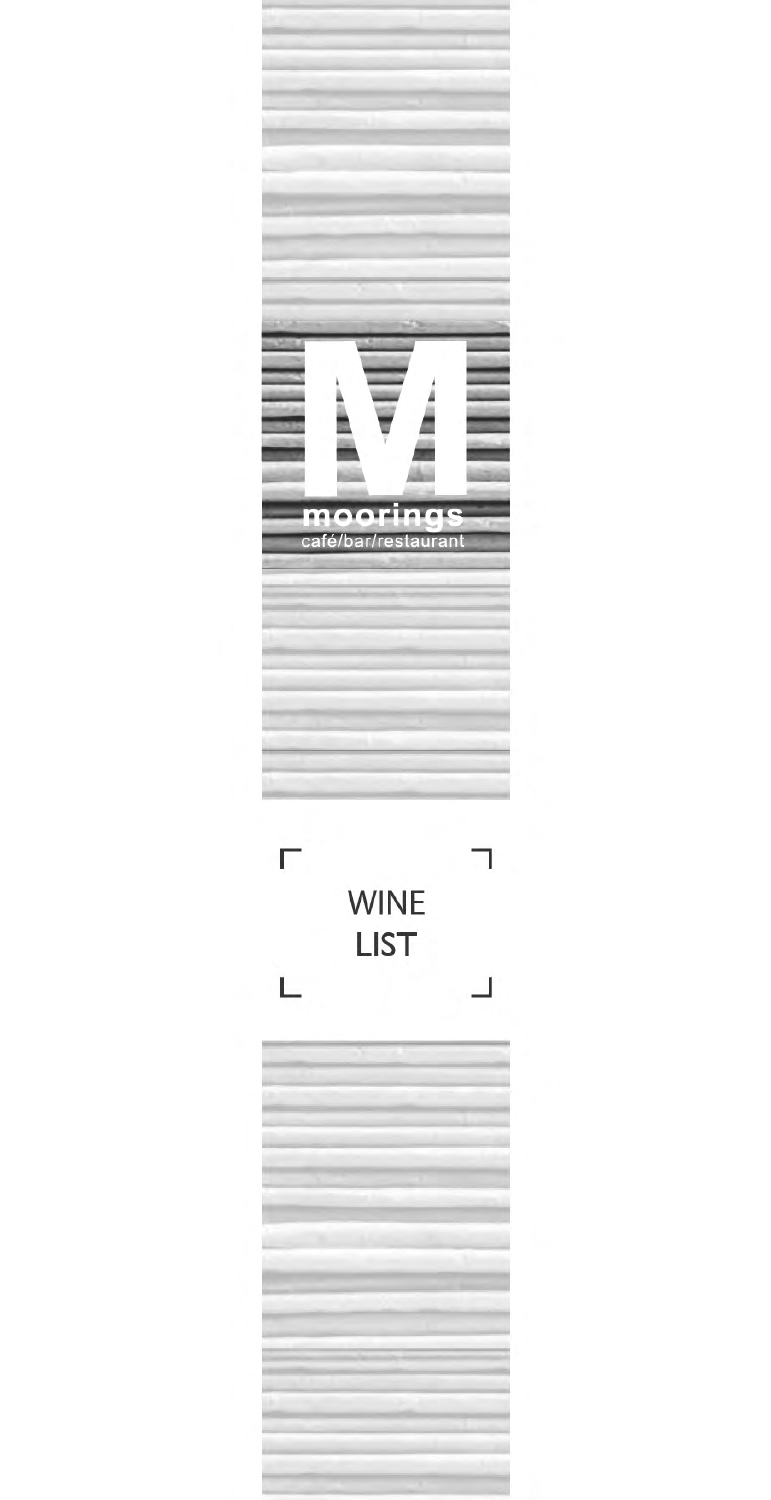Αγαπηµένοι µας Φίλοι και Πελάτες,

Σας καλωσορίζουµε στον ανανεωµένο χώρο µας και σας ευχαριστούµε εκ των προτέρων για την προτίµησή σας.

Η Οµάδα του Μoorings

Our Dearest Friends and Clients,

We are pleased to welcome you to our renovated place. We really thank you for choosing us.

The Moorings team

**Π.Ο.Π** ΠΡΟΣΤΑΤΕΥΟΜΕΝΗ ΟΝΟΜΑΣΙΑ ΠΡΟΕΛΕΥΣΗΣ **Π.Γ.Ε** ΠΡΟΣΤΑΤΕΥΟΜΕΝΗ ΓΕΩΓΡΑΦΙΚΗ ΕΝ∆ΕΙΞΗ **Π.Ο** ΠΟΙΚΙΛΙΑΚΟΣ ΟΙΝΟΣ **Ε.Ο** ΕΠΙΤΡΑΠΕΖΙΟΣ ΟΙΝΟΣ **Τ.Ο** ΤΟΠΙΚΟΣ ΟΙΝΟΣ **P.D.O** PROTECTED DESIGNATION OF ORIGIN **P.G.I** PROTECTED GEOGRAPHICAL INDICATION **T.W** TABLE WINE **R.W** REGIONAL WINE **D.O.C** DENOMINAZIONE DI ORIGINE CONTROLLATA/DENOMINACION DE ORIGEN CALIFICADA **D.O.C.G** DENOMINAZIONE DI ORIGINE CONTROLLATA E GARANTITA **I.G.T** INDICAZIONE GEOGRAFICA TIPICA **D.O** DENOMINACION DE ORIGEN **A.O.C** APPELLATION D'ORIGINE CONTROLEE **A.O.P** APPELLATION D'ORIGINE PROTÉGÉE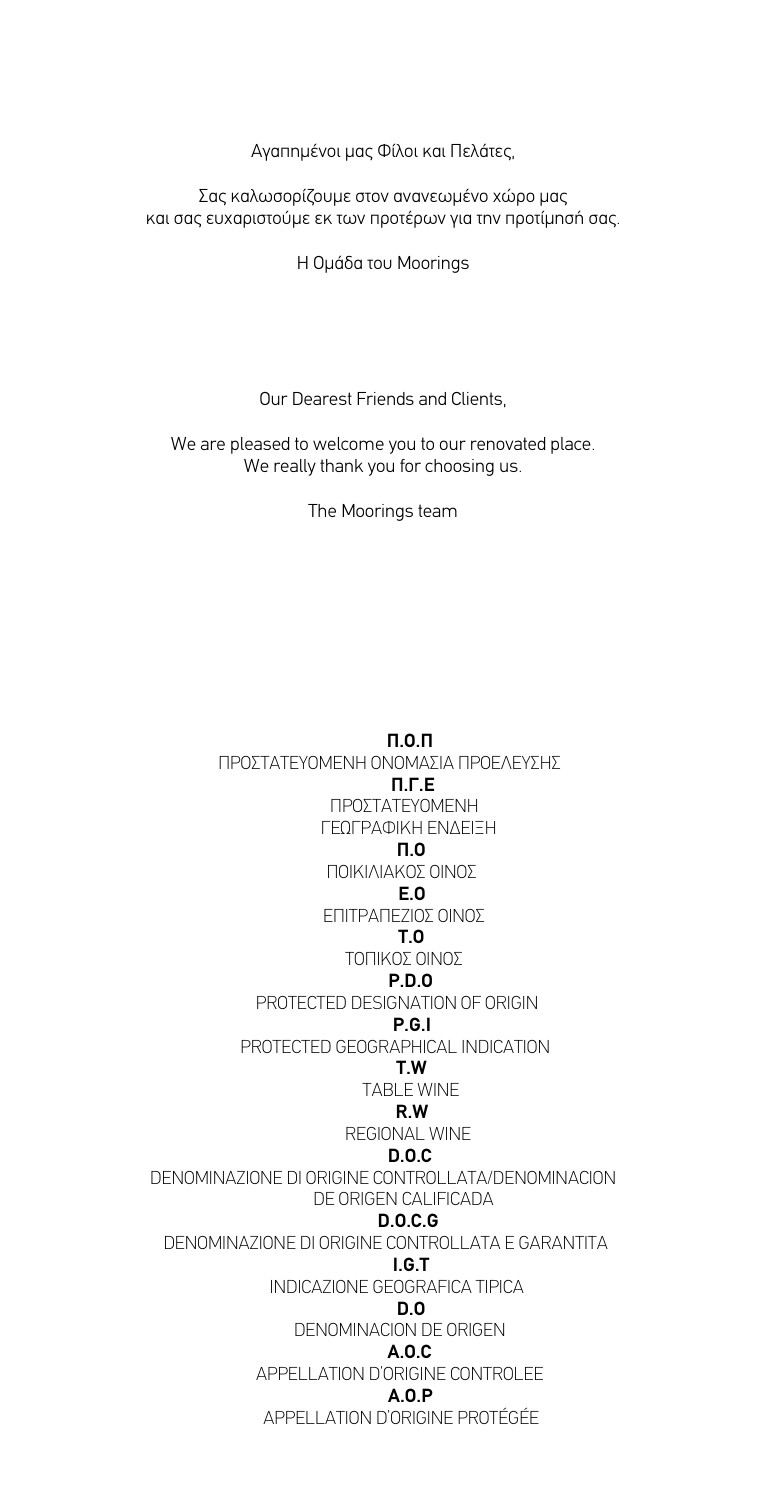| <b><i>NEYKA   WHITE WINES</i></b>                                                                                                                                                          | €  |
|--------------------------------------------------------------------------------------------------------------------------------------------------------------------------------------------|----|
| <b>IAEA KTHMA MNAPA@AKA 750ML</b><br>ΑΣΥΡΤΙΚΟ   ΜΑΛΑΓΟΥΖΙΑ   ΞΗΡΟΣ   Π.Γ.Ε ΠΕΛΟΠΟΝΝΗΣΟΣ<br><b>IDEA BARAFAKAS WINERY 750ML</b><br>ASSYRTIKO   MALAGOYSIA   DRY   P.G.I PELOPONNESE          | 24 |
| ΛΕΥΚΟ ΣΕ ΓΚΡΙ ΜΗΤΡΑΒΕΛΑ 750ML<br>ΜΟΣΧΟΦΙΛΕΡΟ   ΞΗΡΟΣ   Π.Γ.Ε ΠΕΛΟΠΟΝΝΗΣΟΣ<br>WHITE ON GREY MITRAVELAS WINERY 750ML<br>MOSCHOFILERO   DRY   P.G.I PELOPONNESE                               | 27 |
| ΠΑΠΑΓΙΑΝΝΑΚΟΥ ΣΑΒΒΑΤΙΑΝΟ ΠΑΛΑΙΑ ΚΛΗΜΑΤΑ 750ML<br>ΣΑΒΒΑΤΙΑΝΟ   ΞΗΡΟΣ   Π.Γ.Ε ΜΑΡΚΟΠΟΥΛΟ<br>PAPAGIANAKOY SAVATIANO OLD VINES 750ML<br>SAVATIANO   DRY   P.G.I MARKOPOYLO                     | 29 |
| <b>ΜΑΝΤΙΝΕΙΑ ΤΣΕΛΕΠΟΣ 750ΜL</b><br>ΜΟΣΧΟΦΙΛΕΡΟ   ΞΗΡΟΣ   Π.Ο.Π ΜΑΝΤΙΝΕΙΑ<br>MANTINIA TSELEPOS 750ML<br>MOSCHOFILERO   DRY   P.D.O MANTINIA                                                 | 29 |
| ΜΑΛΑΓΟΥΖΙΑ ΖΑΦΕΙΡΑΚΗΣ 750ΜL<br><b>ΜΑΛΑΓΟΥΖΙΑ   ΞΗΡΟΣ   Π.Γ.Ε ΤΥΡΝΑΒΟΣ</b><br>MALAGOUZIA ZAFIRAKIS 750ML<br>MALAGOUZIA   DRY   P.G.I TIRNAVOS 750ML                                         | 39 |
| IAAIA OINONOIHTIKH BIAIANO 750ML<br>ΒΙΔΙΑΝΟ   ΞΗΡΟΣ   Π.Γ.Ε ΚΡΗΤΗ<br>IDAIA WINERY VIDIANO 750ML<br>VIDIANO   DRY   P.G.I CRETE                                                             | 30 |
| ΧΡΥΣΑΜΠΕΛΟ ΛΑΝΤΙΔΗ 750ΜL<br>CHARDONNAY   ΞΗΡΟΣ   Π.Γ.Ε ΠΕΛΟΠΟΝΝΗΣΟΣ<br>XRISAMPELO LANTIDES 750ML<br>CHARDONNAY   DRY   P.G.I PELOPONNESE                                                   | 33 |
| ΕΡΓΟ ΛΑΝΤΙΔΗ 750ΜL<br>SAUVIGNON BLANC   ΞΗΡΟΣ   Π.Γ.Ε ΠΕΛΟΠΟΝΝΗΣΟΣ<br>ERGO WHITE LANTIDES 750MI<br>SAUVIGNON BLANC   DRY   P.G.I PELOPONNESE                                               | 31 |
| <b>ΤΕΧΝΗ ΑΛΥΠΙΑΣ ΚΤΗΜΑ ΤΕΧΝΗ ΟΙΝΟΥ 750ΜL</b><br>SAUVIGNON BLANC   ΑΣΥΡΤΙΚΟ   ΞΗΡΟΣ   Π.Γ.Ε ΔΡΑΜΑ<br>TECHNI ALIPIAS KTIMA WINE ART 750ML<br>SAUVIGNON BLANC   ASSYRTIKO   DRY   P.G.I DRAMA | 39 |
| ΚΤΗΜΑ ΒΙΒΛΙΑ ΧΩΡΑ 750ML<br>SAUVIGNON BLANC   ΑΣΥΡΤΙΚΟ   ΞΗΡΟΣ   Π.Γ.Ε ΠΑΓΓΑΙΟ<br>KTIMA BIBLIA CHORA 750ML<br>SAUVIGNON BLANC   ASSYRTIKO   DRY   P.G.I PANGEON                             | 41 |
| <b>ΑΒΑΝΤΙΣ LENGA 750ML</b><br>GEWURZTRAMINER   ΗΜΙΞΗΡΟΣ   Ε.Ο<br><b>AVANTIS LENGA 750ML</b><br>GEWURTZTRAMINER   OFF-DRY   T.W.                                                            | 37 |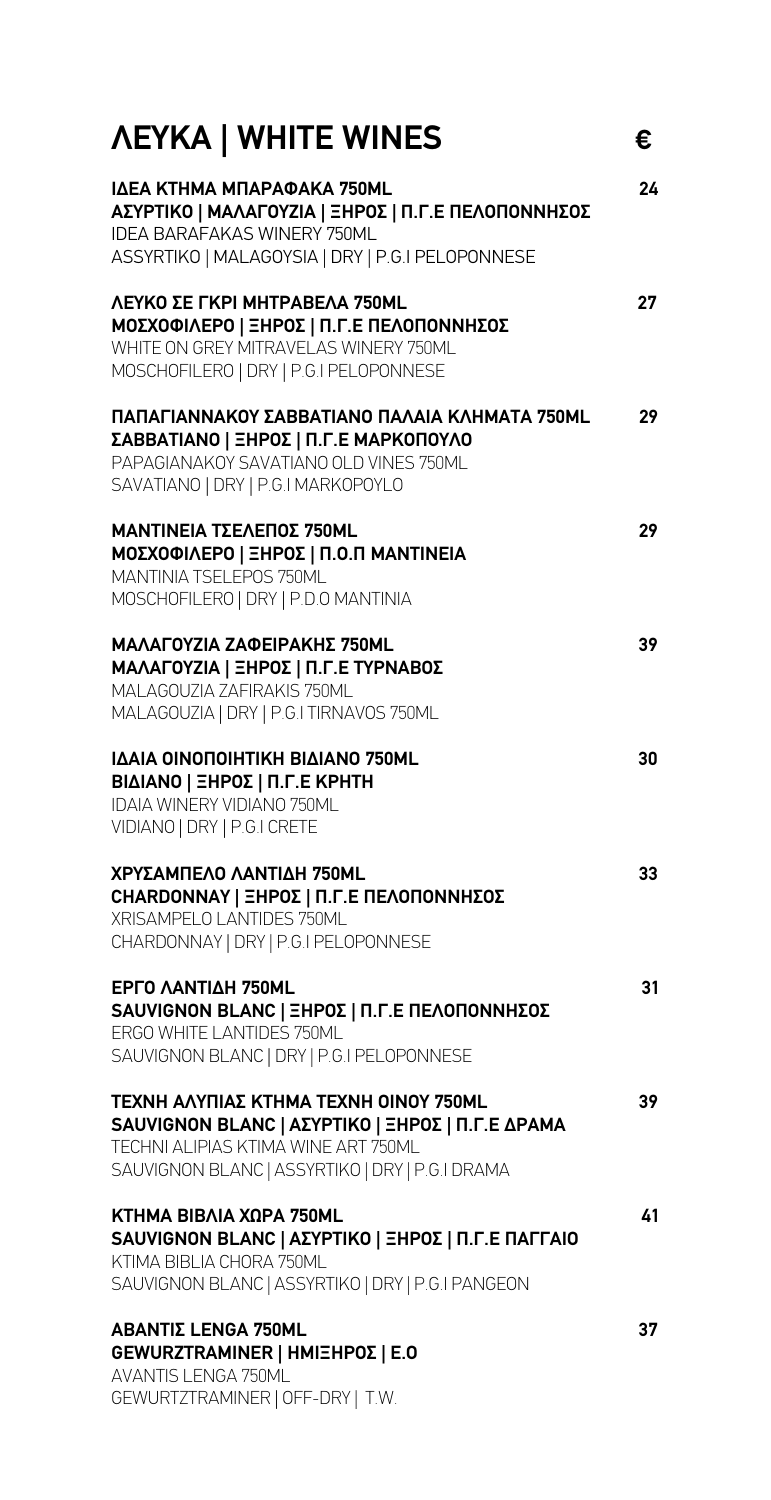| <b><i>NEYKA</i></b>   WHITE WINES | € |
|-----------------------------------|---|
|-----------------------------------|---|

| VIOGNIER   ΞΗΡΟΣ   Π.Γ.Ε ΠΕΛΟΠΟΝΝΗΣΟΣ<br>CUVEE LARSINOS SKOURA 750ML<br>VIOGNER   DRY   P.G.I PELOPONNESE                                                                              |    |
|----------------------------------------------------------------------------------------------------------------------------------------------------------------------------------------|----|
| ΔΑΚΡΥ ΤΟΥ ΠΕΥΚΟΥ ΑΣΥΡΤΙΚΟ 750ML<br>ΑΣΥΡΤΙΚΟ ΞΗΡΟΣ   Π.Γ.Ε ΜΑΚΕΔΟΝΙΑ<br>TEAR OF THE PINE ASSYRTIKO 750ML<br>ASSYRTIKO   DRY   P.G.I MACEDONIA                                           | 48 |
| KTHMA ΚΑΤΣΑΡΟΥ CHARDONNAY 750ML<br>CHARDONNAY   ΞΗΡΟΣ   Π.Γ.Ε ΚΡΑΝΙΑ<br>KTIMA KATSAROU CHARDONNAY 750ML<br>CHARDONNAY   DRY   P.G.I KRANIA                                             | 46 |
| ΝΑΣΙΤΗΣ ΒΑΣΑΛΤΗΣ 750ΜL<br>ΑΗΔΑΝΙ   ΑΘΗΡΙ   ΑΣΥΡΤΙΚΟ ΞΗΡΟΣ   Π.Ο.Π ΣΑΝΤΟΡΙΝΗ<br><b>NASSITIS BASSALTIS 750ML</b><br>AIDANI   ATHIRI   ASSYRTIKO DRY   P.D.O. SANTORINI                   | 52 |
| <b>ΟΒΗΛΟΣ ΚΤΗΜΑ ΒΙΒΛΙΑ ΧΩΡΑ 750ML</b><br><b>SEMILLON   ΑΣΥΡΤΙΚΟ ΞΗΡΟΣ   Π.Γ.Ε ΠΑΓΓΑΙΟ</b><br>OVILOS KTIMA BIBLIA CHORA 750ML<br>SEMILLON   ASSYRTIKO   DRY   P.G.I. PANGEON            | 64 |
| <b><i>TAIA OINONOIHTIKH CLAY ORANGE 750ML</i></b><br>ΑΣΥΡΤΙΚΟ   ΞΗΡΟΣ   Π.Ο.Π ΣΑΝΤΟΡΙΝΗ<br>GAIA WINES CLAY ASSYRTIKO ORANGE 750ML<br>ASSYRTIKO   DRY   P.D.O SANTORINI                 | 79 |
| KTHMA ARGYROY CUVEE MONSIGNORI 750ML<br>ΑΣΥΡΤΙΚΟ   ΞΗΡΟΣ   Π.Ο.Π ΣΑΝΤΟΡΙΝΗ<br>KTIMA ARGYROU CUVEE MONSIGNORI 750ML<br>ASSYRTIKO   DRY   P.D.O SANTORINI                                | 88 |
| ΟΙΝΟΠΟΙΕΙΟ ΒΑΤΙΣΤΑ ΠΕΤΡΟΥΛΙΑΝΟΣ 750ΜL<br>ΞΗΡΟΣ   Π.Γ.Ε ΛΑΚΩΝΙΑ   ΠΟΙΚΙΛΙΑ ΠΕΤΡΟΥΛΙΑΝΟΣ<br>WINNERY VATIISTA PETROULIANOS 750ML<br>DRY   P.G.I LAKONIA   VARIETY PETROULIANOS            | 36 |
| "MALVA DI CRETE" IAAIA OINONOIHTIKH 750ML<br>ΞΗΡΟΣ   Π.Γ.Ε ΚΡΗΤΗ   ΠΟΙΚΙΛΙΑ MALVASIA DI CANDIA<br>"MALVA DI CRETE" IDEA WINERY 750ML<br>DRY   P.G.I CRETE   VARIETY MALVASIA DI CANDIA | 30 |
| "ΧΕΛΩΝΕΣ" ΚΤΗΜΑ ΑΛΦΑ 750ΜL<br>ΞΗΡΟΣ   Π.Γ.Ε ΦΛΩΡΙΝΑ   ΠΟΙΚΙΛΙΑ ΜΑΛΑΓΟΥΖΙΑ<br>"TURTLES" ALPHA ESTATE 750ML<br>DRY   P.G.I FLORINA   VARIETY MALAGOUSIA                                  | 42 |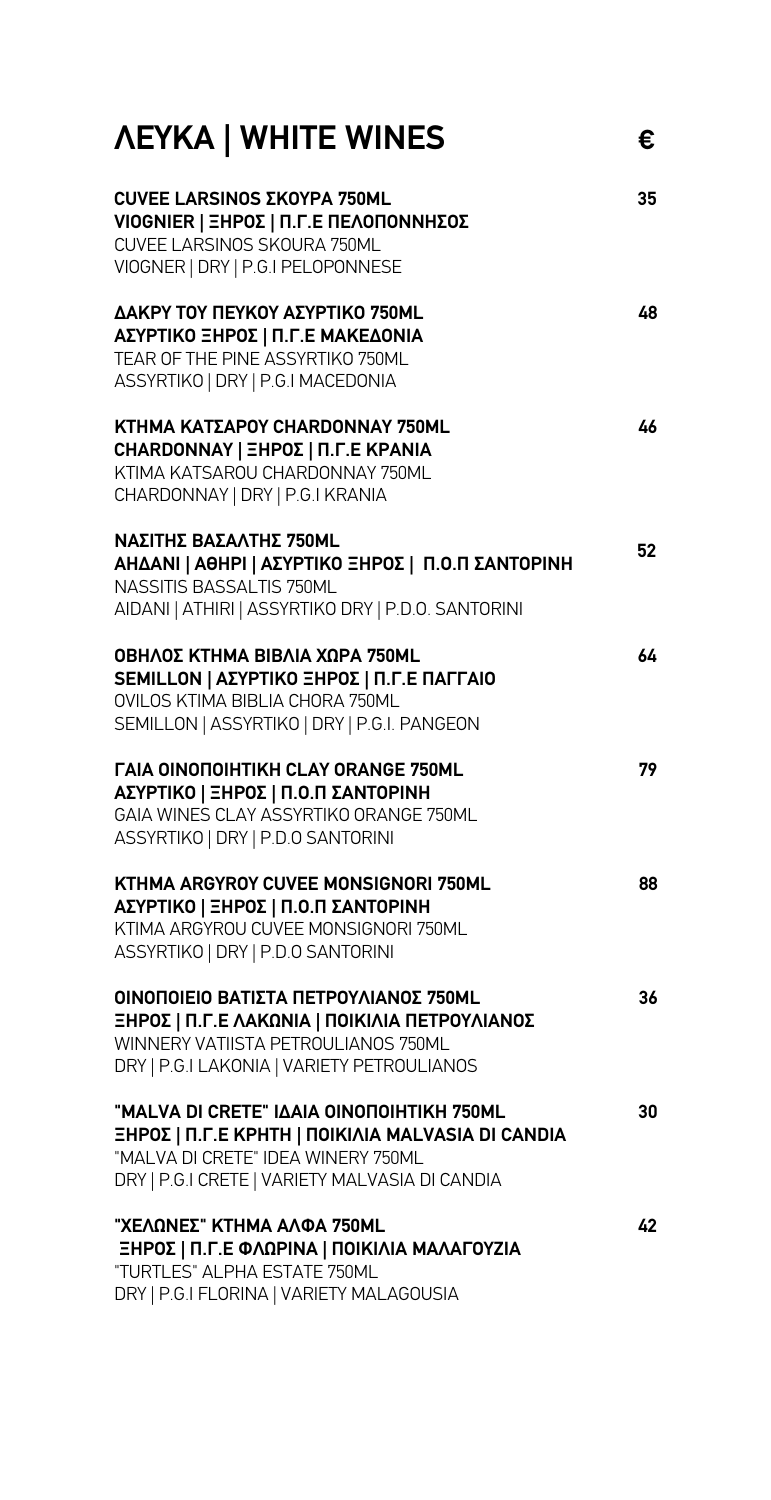| <b><i>ΛΕΥΚΑ ΙΤΑΛΙΑ   WHITE ITALY</i></b>                                                                                                                                             | €  |
|--------------------------------------------------------------------------------------------------------------------------------------------------------------------------------------|----|
| SOAVE CLASSICO PIEROPAN 750ML<br>ΞΗΡΟΣ   D.O.C VENETO   ΠΟΙΚΙΛΙΑ GARGANEGA<br>SOAVE CLASSICO PIEROPAN 750ML<br>DRY   D.O.C VENETO   VARIETY GARGANEGA  <br><b>TREBBIANO DI SOAVE</b> | 42 |
| PINOT GRIGIO SANTA MARGHERITA 750ML<br>PINOT GRIGIO   ΞΗΡΟΣ   VALDADIGE D.O.C<br>PINOT GRIGIO SANTA MARGHERITA 750ML<br>PINOT GRIGIO   DRY   VALDADIGE D.O.C                         | 39 |
| <b>GRECO DI TUFO   FEUDI DI SAN GREGORIO 750ML</b><br>GRECO-ΞΗΡΟΣ   GRECO DI TUFO D.O.C.G<br>GRECO DI TUFO   FEUDI DI SAN GREGORIO 750ML<br>GRECO-DRY   GRECO DI TUFO D.O.C.G        | 54 |

# **ΛΕΥΚΑ ΓΑΛΛΙΑ | WHITE FRANCE**

| <b>EMILE BEYER GEWURZTRAMINER RESERVE 750ML</b><br>GEWURZTRAMINER   ΞΗΡΟΣ   Α.Ο. CALSACE<br>EMILE BEYER GEWURTZTRAMINER TRADITION 750ML                             | 48  |
|---------------------------------------------------------------------------------------------------------------------------------------------------------------------|-----|
| GEWURTZTRAMINER   OFF-DRY   A.O.C ALSACE                                                                                                                            |     |
| <b>SANCERRE PASCAL JOLIVET 750ML</b><br>SAUVIGNON BLANC   ΞΗΡΟΣ   A.O.C SANCERRE<br>SANCERRE PASCAL JOLIVET 750ML<br>SAUVIGNON BLANC   DRY   A.O.C SANCERRE         | 71  |
| <b>CHABLIS MONTMAINS PREMIER CRU 750ML</b><br>CHARDONNAY   ΞΗΡΟΣ   A.O.C CHABLIS CRU<br>CHABLIS MONTMAINS PREMIER CRU 750ML<br>CHARDONNAY   DRY   A.O.C CHABLIS CRU | 119 |
| <b>CHATEAU DE SAINT COSME CONDRIEU 750ML</b><br>VIOGNIER   ΞΗΡΟΣ   A.O.P CONDRIEU<br>CHATEAU DE SAINT COSME CONDRIEU 750ML<br>VIOGNIER   DRY   A.O.P CONDRIEU       | 158 |

## **ΛΕΥΚΑ ΑΥΣΤΡΙΑ | WHITE AUSTRIA**

**WEINGOUT NIGL GARTLING 750ML 44** GRUNER VELTLINER | DRY | CREMSTAL AUSTRIA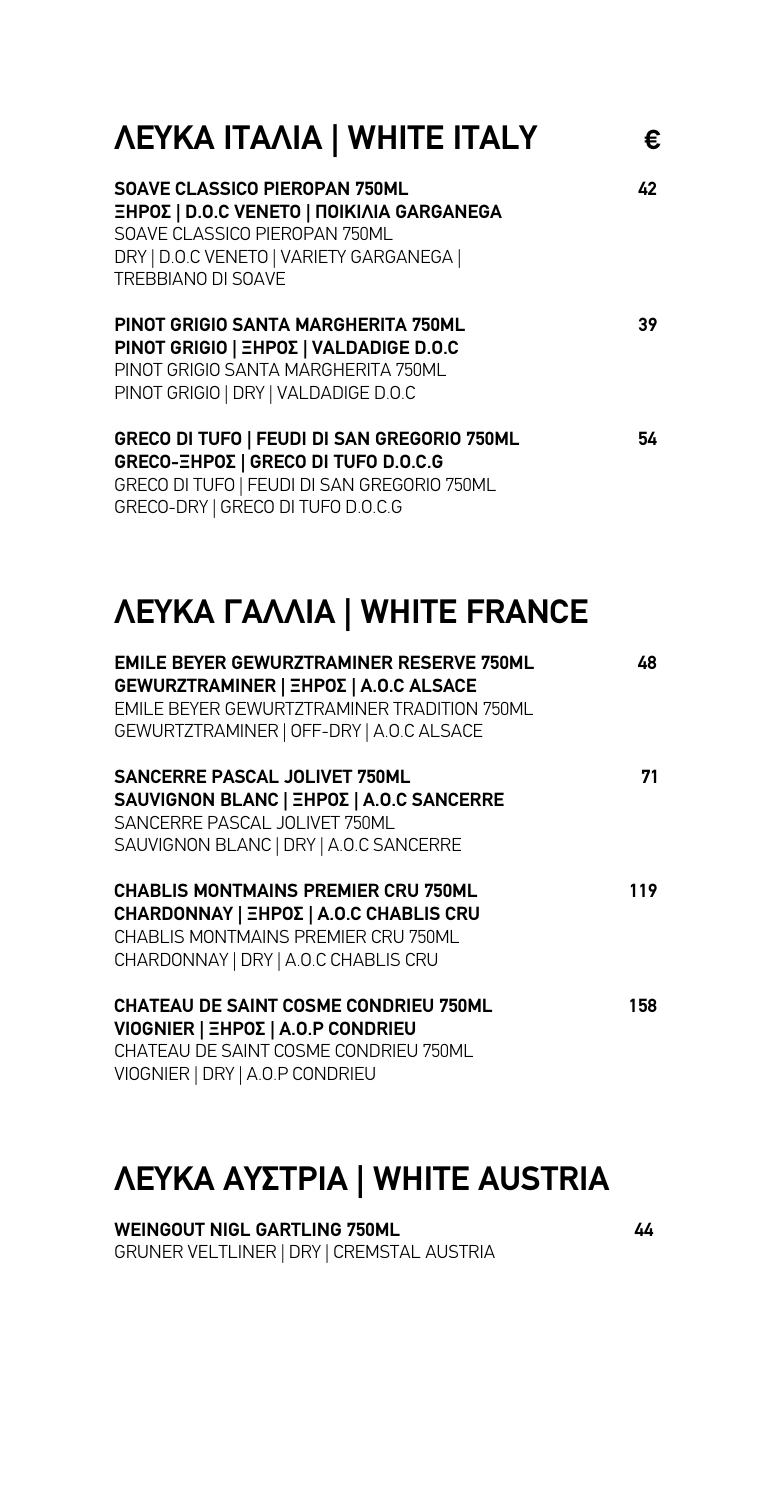# **ΛΕΥΚΑ ΓΕΡΜΑΝΙΑ | WHITE GERMANY €**

| DR. L RIESLING DR. LOOSEN 750ML      | 35 |
|--------------------------------------|----|
| RIESLING   OFF - DRY   MOSEL GERMANY |    |

| <b>EGON MULLER SCHARZOF 750ML</b> | 110 |
|-----------------------------------|-----|
| RIESLING   OFF - DRY   DEUTSCHER  |     |

QUALITASWEIN MOSEL GERMANY

# **KΡΑΣΙΑ ΝΕΟΥ ΚΟΣΜΟΥ | NEW WORLD WINES**

| <b>GRAGGY RANGE 750ML</b><br>SAUVIGNON BLANC   DRY   MARTINBOROUGH NEW ZELAND                                                                                                                | 56  |
|----------------------------------------------------------------------------------------------------------------------------------------------------------------------------------------------|-----|
| <b>HESS COLLECTION 750ML</b><br>CHARDONNAY   DRY   NAPA VALLEY CALIFORNIA U.S.A                                                                                                              | 57  |
| <b>ALAMOS TORRONTES 750ML</b><br>DRY   SALTA ARGENTINA   VARIETY TORRONTES                                                                                                                   | 34  |
| <b>POZE   ROSE WINES</b>                                                                                                                                                                     |     |
| <b>CABERNET D' ANJOU CHATEAU LANGLOIS 750ML</b><br>CABERNET FRANC   OFF DRY   A.O.P ANJOU                                                                                                    | 39  |
| ΤΗΕΜΑ ΠΑΥΛΙΔΗΣ 750ΜL<br>SYRAH   AGIORGITIKO   DRY   P.G.I DRAMA                                                                                                                              | 38  |
| <b>CHATEAU MIRAVAL 750ML</b><br>CINSAULT   GRENACHE ROLLE   SYRAH   DRY  <br>A.C COTTES DE PROVENCE                                                                                          | 69  |
| "PINK PULL" ΚΤΗΜΑ ΚΑΡΥΠΙΔΗ 750ML<br><b>ΞΗΡΟΣ   Π.Γ.Ε ΘΕΣΣΑΛΙΑ   ΠΟΙΚΙΛΙΑ SANGIOVESE</b><br>"PINK PULL" KARIPIDIS WINERY 750ML<br>DRY   P.G.I THESSALIA   VARIETY SANGIOVESE                  | 35  |
| "ESTHITA" ΚΤΗΜΑ ΜΗΤΡΑΒΕΛΑΣ 750ML<br>ΞΗΡΟΣ   Π.Γ.Ε. ΠΕΛΟΠΟΝΝΗΣΟΣ   ΠΟΙΚΙΛΙΕΣ<br><b>ΑΓΙΩΡΓΙΤΙΚΟ   SYRAH</b><br>"ESTHITA" MITRAVELAS WINERY 750ML                                               | 31  |
| DRY   P.G.I PELOPONNISOS   VARIETIES AGIORGITIKO   SYRAH<br><b>CHATEAU MINUTY 281 750ML</b>                                                                                                  | 179 |
| ΞΗΡΟΣ   A.C côtes DE PROVENCE   ΠΟΙΚΙΛΙΕΣ CINSAULT  <br><b>GRENACHE   SYRAH</b><br>CHATEAU MINUTY 281 750ML<br>DRY   A.C côtes DE PROVENCE   VARIETIES CINSAULT  <br><b>GRENACHE   SYRAH</b> |     |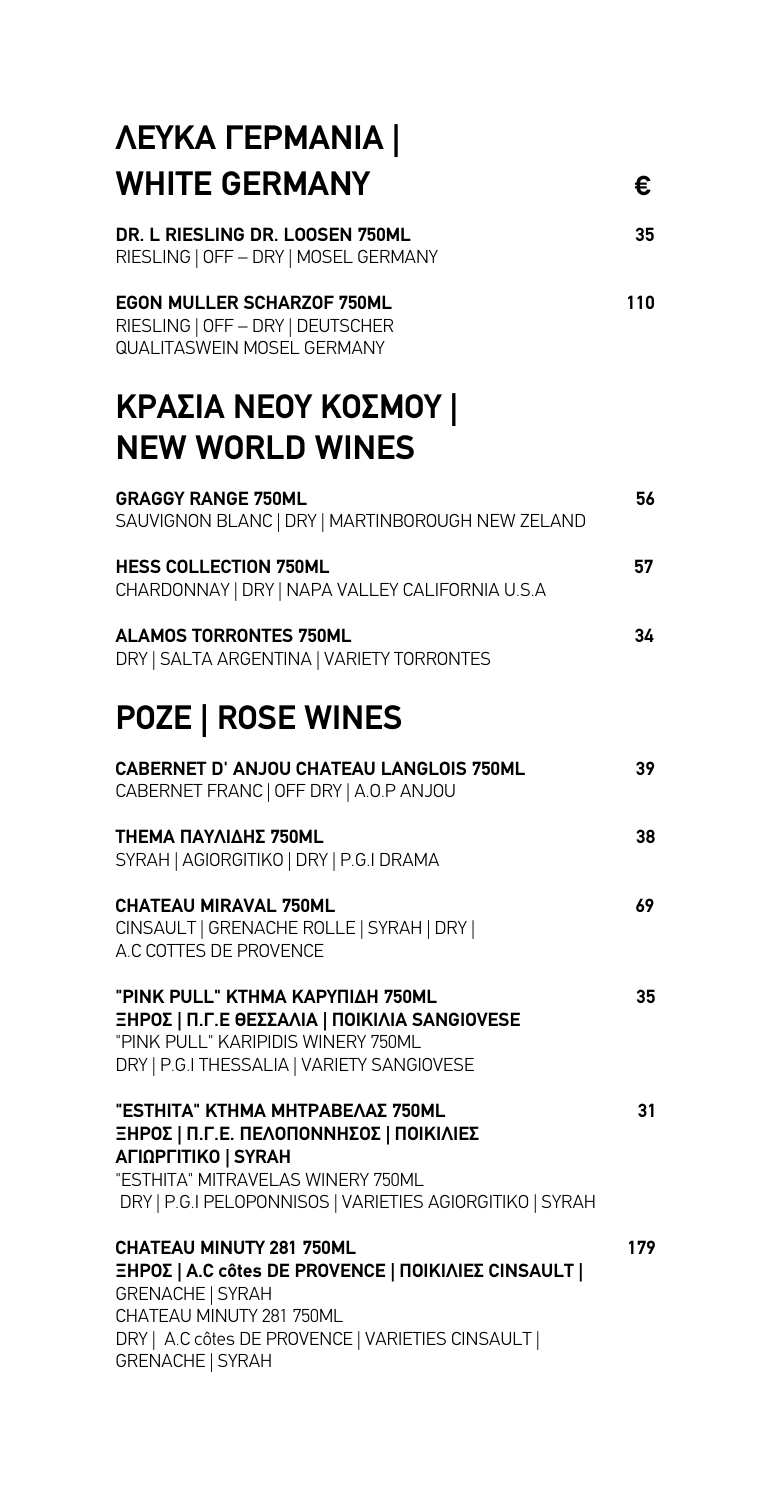| KOKKINA   RED WINES                                                                                                                                                                             | €  |
|-------------------------------------------------------------------------------------------------------------------------------------------------------------------------------------------------|----|
| PAΨANH NTOYΓΚΟΣ 750ML<br>ΞΙΝΟΜΑΥΡΟ   ΚΡΑΣΑΤΟ   ΣΤΑΥΡΩΤΟ   ΞΗΡΟΣ   Π.Ο.Π. ΡΑΨΑΝΗ<br>RAPSANI DOUGOS 750ML<br>XINOMAVRO   KRASATO   STAVROTO   DRY   P.D.O. RAPSANI                                | 32 |
| <b>KTHMA ABANTIZ SYRAH 750ML</b><br>SYRAH ΞΗΡΟΣ   Π.Γ.Ε. ΕΥΒΟΙΑ<br>KTIMA AVANTIS SYRAH 750ML<br>SYRAH DRY   P.G.I. EYBOIA                                                                       | 33 |
| ΚΤΗΜΑ ΣΤΡΑΤΑΡΙΔΑΚΗ ΚΟΚΚΙΝΑ ΧΩΜΑΤΑ 750ML<br>CABERNET SAUVIGNON   ΚΟΤΣΙΦΑΛΙ   ΞΗΡΟΣ   Π.Γ.Ε. ΚΡΗΤΗ<br>ESTATE STRATARIDAKI-RED SOILS 750ML<br>CABARNET SAUVIGNON   KOTSIFALI   DRY   P.G.I. CRETE  | 35 |
| ΚΤΗΜΑ ΜΕΓΑ ΣΠΗΛΑΙΟ 750ΜL<br>ΜΑΥΡΟΔΑΦΝΗ   ΜΑΥΡΟ ΚΑΛΑΒΡΥΤΙΝΟ   ΞΗΡΟΣ   Π.Γ.Ε. ΑΧΑΪΑ<br>KTIMA MEGA SPILAIO 750ML<br>MAVRODAFNI   MAVRO KALAVRITINO   DRY   P.G.I AHAIA                             | 40 |
| CHATEAU JULIA AAZAPIAH 750ML<br><b>ΜΕRLOT   ΞΗΡΟΣ   Π.Γ.Ε. ΔΡΑΜΑ</b><br>CHATEAU JULIA LAZARIDI 750ml<br>MERLOT   DRY   P.G.I. DRAMA                                                             | 45 |
| KTHMA ZAΦEIPAKH ΛΗΜΝΙΩΝΑ 750ML<br>ΛΗΜΝΙΩΝΑ   ΞΗΡΟΣ   Π.Γ.Ε. ΤΥΡΝΑΒΟΥ<br>KTIMA ZAFEIRAKI LIMNIONA 750ml<br>LIMNIONA   DRY   P.G.I. TYRNAVOS                                                      | 47 |
| ΚΤΗΜΑ ΚΑΤΣΑΡΟΥ 750ML<br>CABERNET SAUVIGNON   ΜΕRLOT   ΞΗΡΟΣ   Π.Γ.Ε. ΚΡΑΝΙΑ<br>KTIMA KATSAROU 750ml<br>CABERNET SAUVIGNON   MERLOT   DRY   P.G.I. KRANIA                                        | 59 |
| <b>ΜΑΥΡΟΤΡΑΓΑΝΟ ΚΤΗΜΑ ΑΡΓΥΡΟΣ 750ML</b><br><b>ΜΑΥΡΟΤΡΑΓΑΝΟ   ΞΗΡΟΣ   Π.Γ.Ε. ΚΥΚΛΑΔΕΣ</b><br>MAVROTRAGANO HATZIDAKIS 750ml<br>MAVROTRAGANO   DRY   P.G.I. CYCLADES                               | 73 |
| "ΚΟΚΚΙΝΟ ΣΕ ΜΑΥΡΟ" ΚΤΗΜΑ ΜΗΤΡΑΒΕΛΑΣ 750ML<br>ΞΗΡΟΣ   Π.Ο.Π ΝΕΜΕΑ   ΠΟΙΚΙΛΙΑ ΑΓΙΩΡΓΙΤΙΚΟ<br>"RED IN BLACK" MITRAVELAS WINERY 750ML<br>DRY   P.D.O NEMEA   VARIETY AGIORGITIKO                    | 30 |
| "ΑΥΛΟΤΟΠΙ" ΚΤΗΜΑ ΤΣΕΛΕΠΟΥ 750ΜL<br><b>ΞΗΡΟΣ   Π.Γ.Ε ΠΕΛΟΠΟΝΝΗΣΟΣ   ΠΟΙΚΙΛΙΑ CABERNET SAUVIGNON</b><br>"AVLOTOPI" TSELEPOS ESTATE 750ML<br>DRY   P.G.I PELOPONNISOS   VARIETY CABERNET SAUVIGNON | 61 |
| "ΓΗ ΚΑΙ ΟΥΡΑΝΟΣ" ΘΥΜΙΟΠΟΥΛΟΣ 750ML                                                                                                                                                              | 43 |

**ΞΗΡΟΣ, Π.Ο.Π ΝΑΟΥΣΑ | ΠΟΙΚΙΛΙΑ ΞΙΝΟΜΑΥΡΟ** "EARTH & SKY" THYMIOPOULOS VINEYARDS 750ML DRY | P.D.O NAOUSSA | VARIETY XINOMAVRO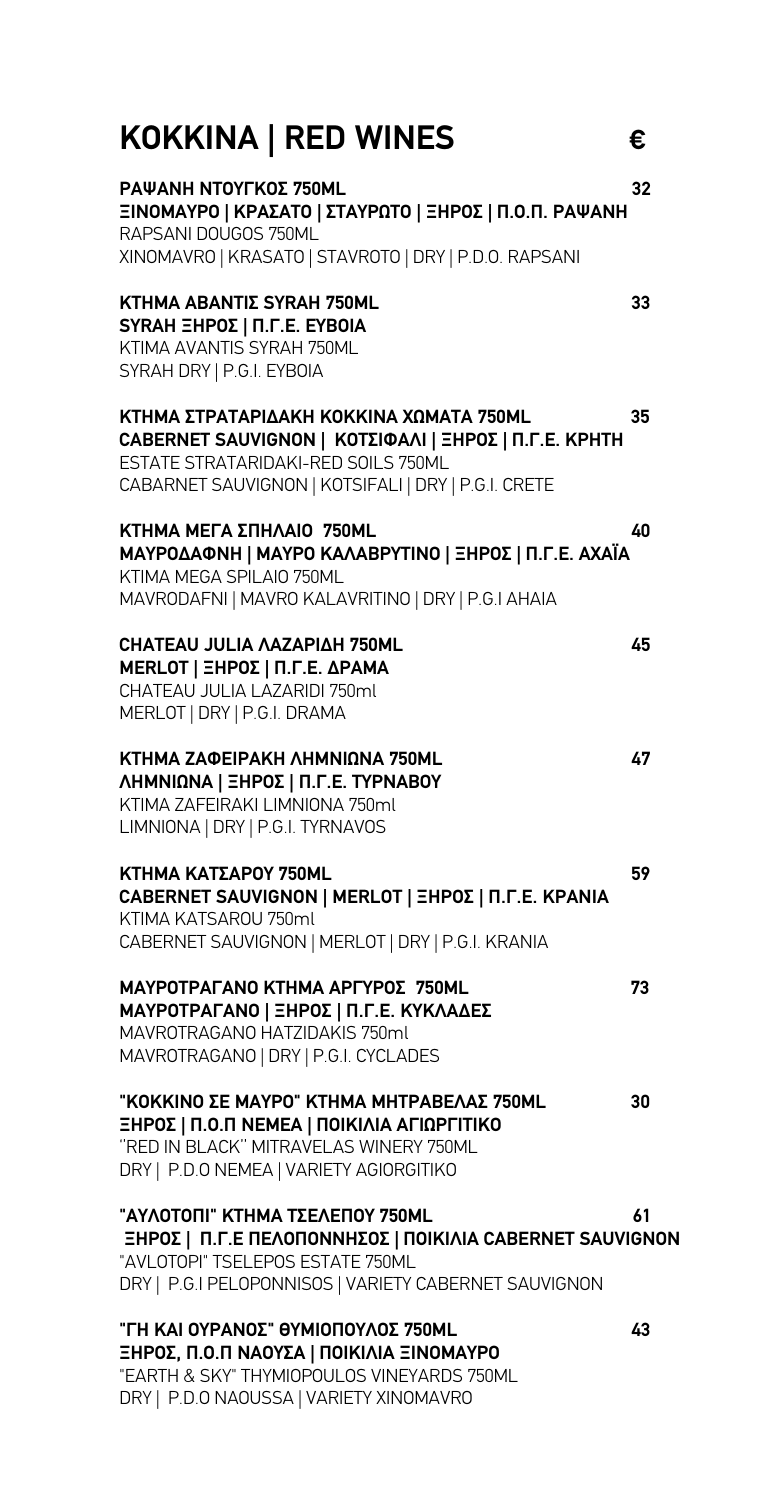| KOKKINA ITAAIA   RED ITALY                                                                                                            | €             |
|---------------------------------------------------------------------------------------------------------------------------------------|---------------|
| <b>VALPOLICELLA RIPASSA ZENATO 750ML</b><br>CORVINA   RONDINELLA   OSELETA DRY  <br>RIPASSA VALPOLICELLA   RIPASSO D.O.C.             | 59            |
| <b>BRUNELLO DI MONTALCINO ALTESINO 750ML</b><br>SANGIOVESE   DRY   BRUNELLO DI MONTALCINO D.O.C.G.                                    | 110           |
| <b>BAROLO CERETTO</b><br>NEBBIOLO   DRY   BAROLO D.O.C.G.                                                                             | 124           |
| AMARONE DELLLA VALPOLICELLA MASI COSTASERA<br>CORVINA   RONDINELLA   MOLINARA DRY   AMARONE DE<br>LA VALPOLICELLA   CLASSICO D.O.C.G. | 138           |
| "DESIRE, LUSH & ZIN" PASQUA 750ML<br>DRY   I.G.T PUGLIA   VARIETY PRIMITIVO                                                           | $\mathbf{41}$ |
| <b>CHIANTI BARONE RICASOLI 750ML</b><br>DRY   I.G.T CHIANTI   VARIETY SANGIOVESE                                                      | 32            |

### **KOKKINA ΓΑΛΛΙΑ | RED FRANCE**

| <b>CHATEAU DE SAINT COSME LES DEAUX ALBION 750ML</b><br>SYRAH   GRENACHE   CARIGNAN MOURVEDRE   CLAIRETTE<br>DRY   A.O.P. COTES DU RHONE                      | 47  |
|---------------------------------------------------------------------------------------------------------------------------------------------------------------|-----|
| <b>M.CHAPOUTIER CORNAS LES ARENES 750ML</b><br>SYRAH   DRY   A.O.C. CORNAS                                                                                    | 92  |
| <b>CHATEAU DE PEZ 750ML</b><br>CABERNET SAUVIGNON   MERLOT   CABERNET FRANC  <br>PETIT VERDOT DRY   A.O.C. SAINT-ESTEPHE CRU BOURGEOIS<br><b>EXCEPTIONNEL</b> | 121 |
| JOSEPH DROUHIN GENREY CHAMBERTIN 750ML<br>PINOT NOIR   DRY   A.O.C. GEVREY CHAMBERTIN                                                                         | 137 |
| <b>CHATEAU FRANC MAYNE 750ML</b><br>MERLOT   CABERNET FRANC   DRY   A.O.C. SAINT-EMILION                                                                      | 153 |

## **KOKKINA ΙΣΠΑΝΙΑ | RED SPAIN**

**BODEGAS MUGA RIOJA RESERVA 750ML 58** TEMPRANILLO | GARNACHA | MAZUELO DRY | D.O.C. RIOJA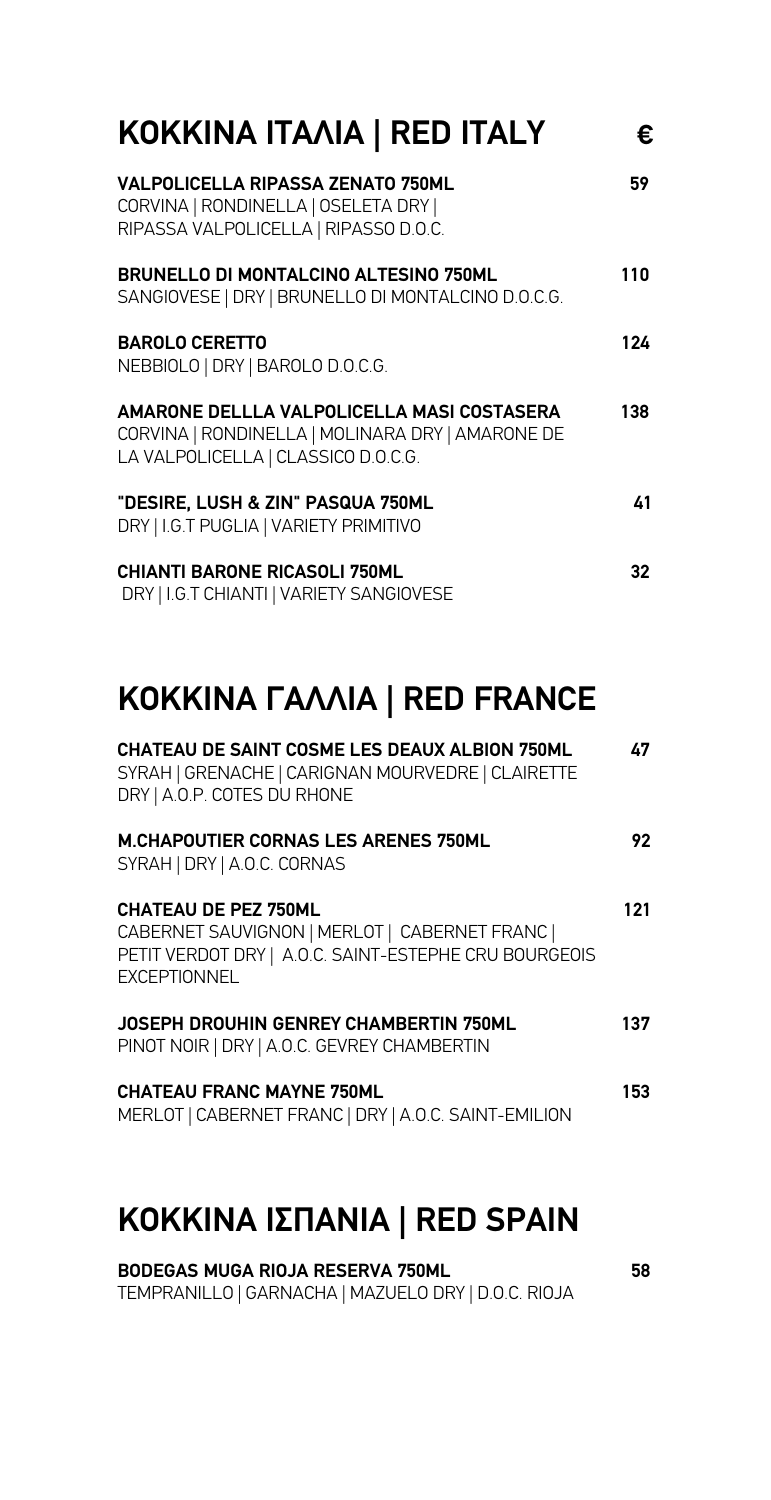| <b>NEOY KOΣMOY   NEW WORLD</b>                                                                                     | €  |
|--------------------------------------------------------------------------------------------------------------------|----|
| BOEKENHOUTSKLOOF CHOCOLATE BLOCK 750ML<br>SYRAH   CHABERNET GRENACHE NOIR   CINSAULT DRY  <br>PAARL SOUTH AFRICA   | 89 |
| BODEGA ZUCCARDI SERIE A MALBEC 750ML<br>DRY   MENDOZA ARGENTINA   VARIETY MALBEC                                   | 42 |
| "THE BARROSIAN" PETER LEHMANN 750ML<br>DRY   BARROSA VALLEY AUSTRALIA   VARIETY SHIRAZ                             | 58 |
| <b>HESS SELECT CABERNET SAUVIGNON 750ML</b><br>DRY   NORTH COAST CALIFORNIA   VARIETY<br><b>CABERNET SAUVIGNON</b> | 47 |

# **ΣΑΜΠΑΝΙΕΣ | CHAMPAGNE**

| <b>DUVAL LEROY BRUT</b><br>PINOT NOIR   PINOT MEUNIER   CHARDONNAY  <br>A.O.C. CHAMPAGNE                      | 120 |
|---------------------------------------------------------------------------------------------------------------|-----|
| <b>MOET &amp; CHANDON BRUT IMPERIAL</b><br>CHARDONNAY   PINOT MEUNIER PINOT NOIR  <br>A.O.C. CHAMPAGNE        | 150 |
| <b>VEUVE CLICQUOT BRUT</b><br>PINOT NOIR   PINOT MEUNIER   CHARDONNAY  <br>A.O.C. CHAMPAGNE                   | 170 |
| <b>MOET &amp; CHANDON ICE IMPERIAL DOUX</b><br>CHARDONNAY   PINOT   MEUNIER   PINOT NOIR  <br>A O C CHAMPAGNE | 180 |
| <b>MOET &amp; CHANDON ROSE IMPERIAL</b><br>CHARDONNAY   PINOT MEUNIER   PINOT NOIR  <br>A.O.C. CHAMPAGNE      | 180 |
| LA GRANDE DAME VEUVE CLICQUOT BRUT<br>PINOT NOIR   CHARDONNAY   A.O.C. CHAMPAGNE                              | 450 |
| <b>KRUG ROSE BRUT</b><br>PINOT NOIR   CHARDONNAY   PINOT MEUNIER  <br>A.O.C. CHAMPAGNE                        | 640 |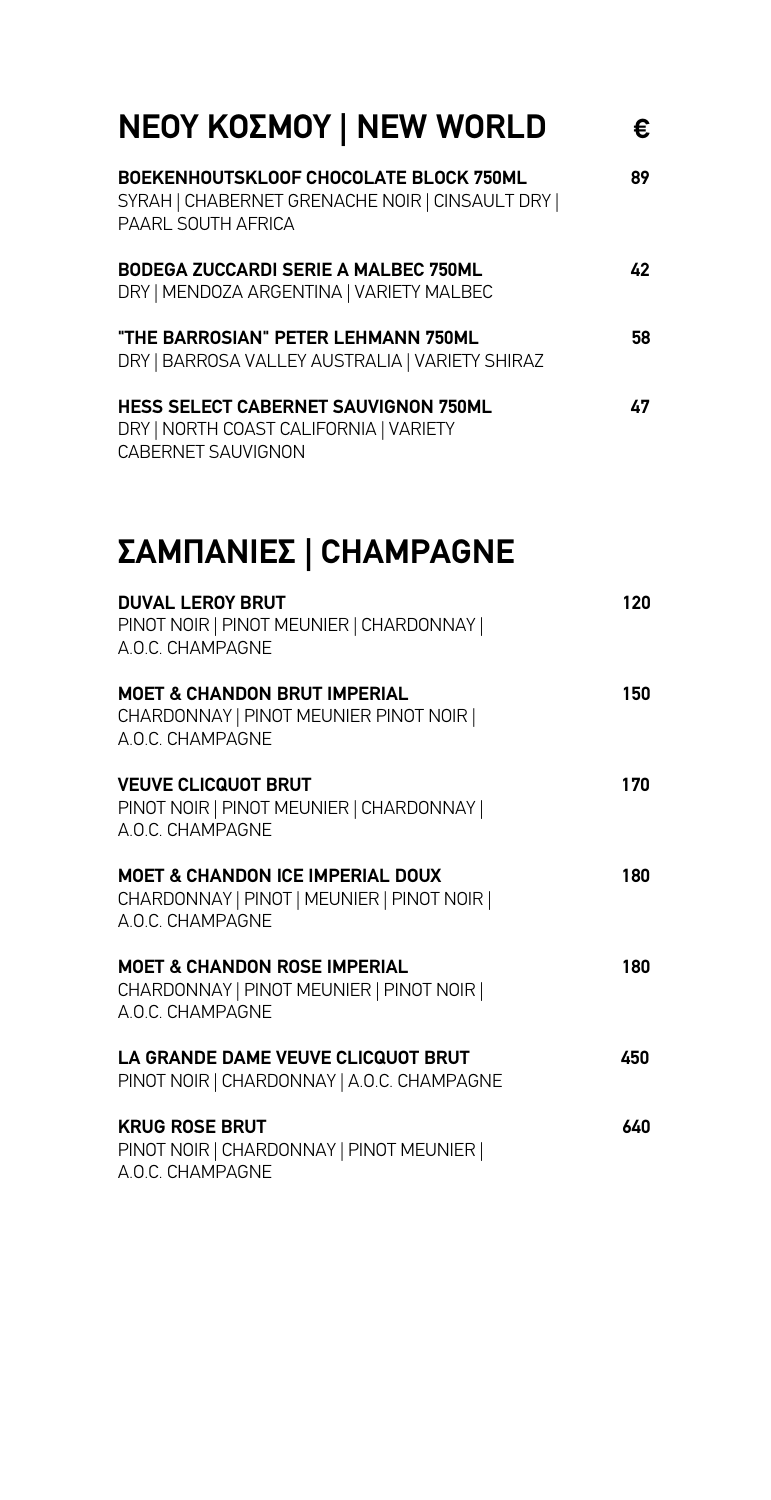## **ΑΦΡΩ∆Η | SPARKLING € MOSCATO D'ASTI PRUNOTTO 39** MOSCATO VARIETY | SEMI SWEET WHITE | MOSCATO D' ASTI D.O.C.G. **PROSECCO SUPERIORE VALDOBBIADENE 42** GLERA VARIETY | DRY WHITE | PROSECCO D.O.C.G.

AMALIA BRUT ROSE 42 AGIORGITIKO VARIETY | DRY | ROSE | T.W.

#### **KAPANIKA BRUT CUVEE SPECIALE 49**

XINOMAVRO VARIETY | DRY | WHITE

# **ΕΠΙ∆ΟΡΠΙΟΙ ΟΙΝΟΙ | DESSERT WINES**

| <b>FIRST RELEASE VINSANTO APTYPOY 500ML</b>               | 68 |
|-----------------------------------------------------------|----|
| ASSYRTIKO VARIETY   AIDANI   ATHIRI WHITE NATURALLY SWEET |    |
| PDO SANTORINI                                             |    |
|                                                           |    |

**"THE WELDER" GLEN CARLOU 375ML 44** SWEET | PAARL SOUTH AFRICA | VARIETY CHENIN BLANC

## **ΠΟΤΗΡΙ ΛΕΥΚΟ | WHITE GLASS**

| ΛΕΥΚΟ ΣΕ ΓΚΡΙ ΜΗΤΡΑΒΕΛΑ<br>"WHITE ON GREY" MITRAVELAS WINERY | 6.5 |
|--------------------------------------------------------------|-----|
| MOSCHOFILERO VARIETY   DRY   P.G.I PELOPONNISOS              |     |
| ΚΤΗΜΑ ΧΡΥΣΟΣΤΟΜΟΥ                                            | 8   |
| KTIMA XRISOSTOMOY<br>MALAGOUZIA   DRY   P.G.I PIERIA         |     |
| ΘΕΜΑ ΚΤΗΜΑ ΠΑΥΛΙΔΗΣ                                          | 85  |
| THEMA KTIMA PAVI IDIS                                        |     |
| SAUVIGNON BLANC   ASYRTIKO VARIETY   DRY   P.G.I. DRAMA      |     |
| ΙΔΥΣΜΑ ΔΡΥΟΣ ΚΤΗΜΑ ΤΕΧΝΗ ΟΙΝΟΥ                               | 9   |
| <b>IDISMA DRIOS</b>                                          |     |
| CHARDONNAY VARIETY   DRY   P.G.I. DRAMA                      |     |
|                                                              |     |

# **ΠΟΤΗΡΙ ΡΟΖΕ | ROSE GLASS**

| ERUPTION OINONOIEIO NOEMA<br>XINOMAVRO VARIETY   DRY   P.D.O AMYNTAIO                                          |     |
|----------------------------------------------------------------------------------------------------------------|-----|
| ROUMERY CHATEAU DES FERRAGES<br>CINSAULT, GRENACHE, SYRAH, CLAIRETTE VARIETY   DRY  <br>A.O. COTES DE PROVENCE | 8.5 |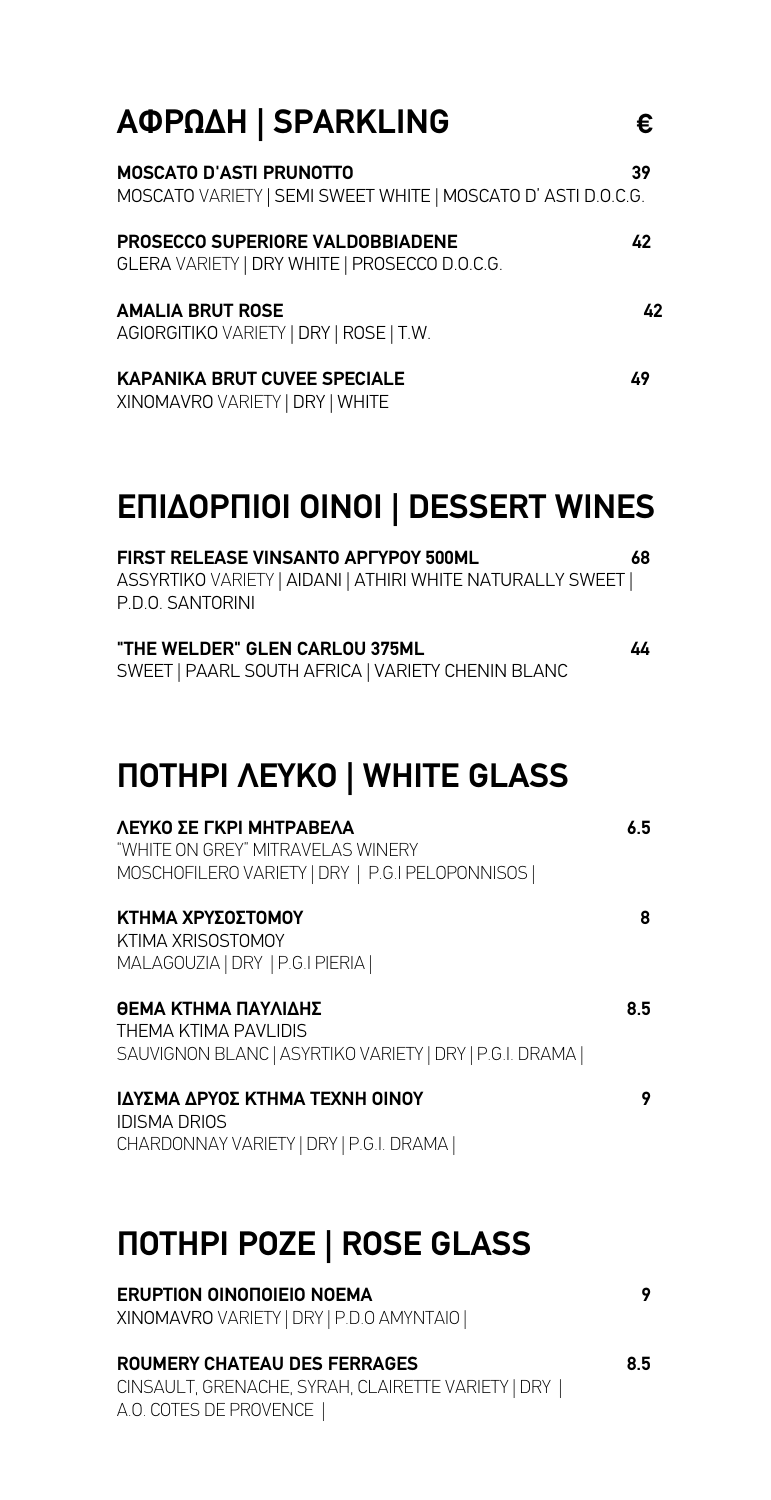| <b>NOTHPI EPYOPA   RED GLASS</b>                                                                                                 | €   |
|----------------------------------------------------------------------------------------------------------------------------------|-----|
| ΑΓΙΩΡΓΙΤΙΚΟ ΤΗΣ ΓΑΙΑΣ<br>AGIORGITIKO VARIETY   DRY   P.O.D NEMEA                                                                 | 6.5 |
| ΚΤΗΜΑ ΜΗΛΕΑ ΛΑΖΑΡΟΣ ΚΑΡΙΠΙΔΗΣ<br>MERLOT SYRAH VARIETY   DRY   P.G.I MAGNISIA                                                     | 7.5 |
| ΠΟΤΗΡΙ ΑΦΡΩΔΗ  <br><b>SPARKLING GLASS</b>                                                                                        |     |
| <b>GANCIA PROSECCO BRUT</b><br>GLERA VARIETY   DRY   D.O.C PROSECCO                                                              | 8   |
| <b>GANCIA MOSCATO D'ASTI</b><br>MOSCATO VARIETY   OFF DRY   SEMI SPARKLING   D.O.C.G                                             | 8   |
| ΠΟΤΗΡΙ ΣΑΜΠΑΝΙΑΣ  <br><b>CHAMPAGNE GLASS</b>                                                                                     |     |
| MOET & CHANDON BRUT IMPERIAL (150ml)<br>DRY   A.O.C CHAMPAGNE   VARIETIES CHARDONNAY   PINOT<br>MEUNIER   PINOT NOIR             | 29  |
| ΠΟΤΗΡΙ ΕΠΙΔΟΡΠΙΟΙ ΟΙΝΟΙ  <br><b>DESSERT WINES GLASS</b>                                                                          |     |
| <b>FIRST REALEASE VINSANTO APTYPOZ 75ML</b><br>WHITE NATURALLY SWEET   P.D.O SANTORINI   VARIETIES<br>ASYRTIKO   AIDANI   ATHIRI | 14  |
| <b>ΑΝΑΤΟΛΙΚΟΣ ΚΤΗΜΑ ΓΑΙΑ 75ΜL</b><br>RED NATURALLY SWEET   P.D.O NEMEA   VARIETY NEMEA                                           | 10  |
| <b>PORT</b>                                                                                                                      |     |
| <b>FONSECA 10 YEARS OLD TAWNY 75ML</b><br>FORTIFIED RED SWEET   D.O.C DOURO   VARIETIES TOURIGA                                  | 12  |

FRANCESA | TOURIGA NACIONAL